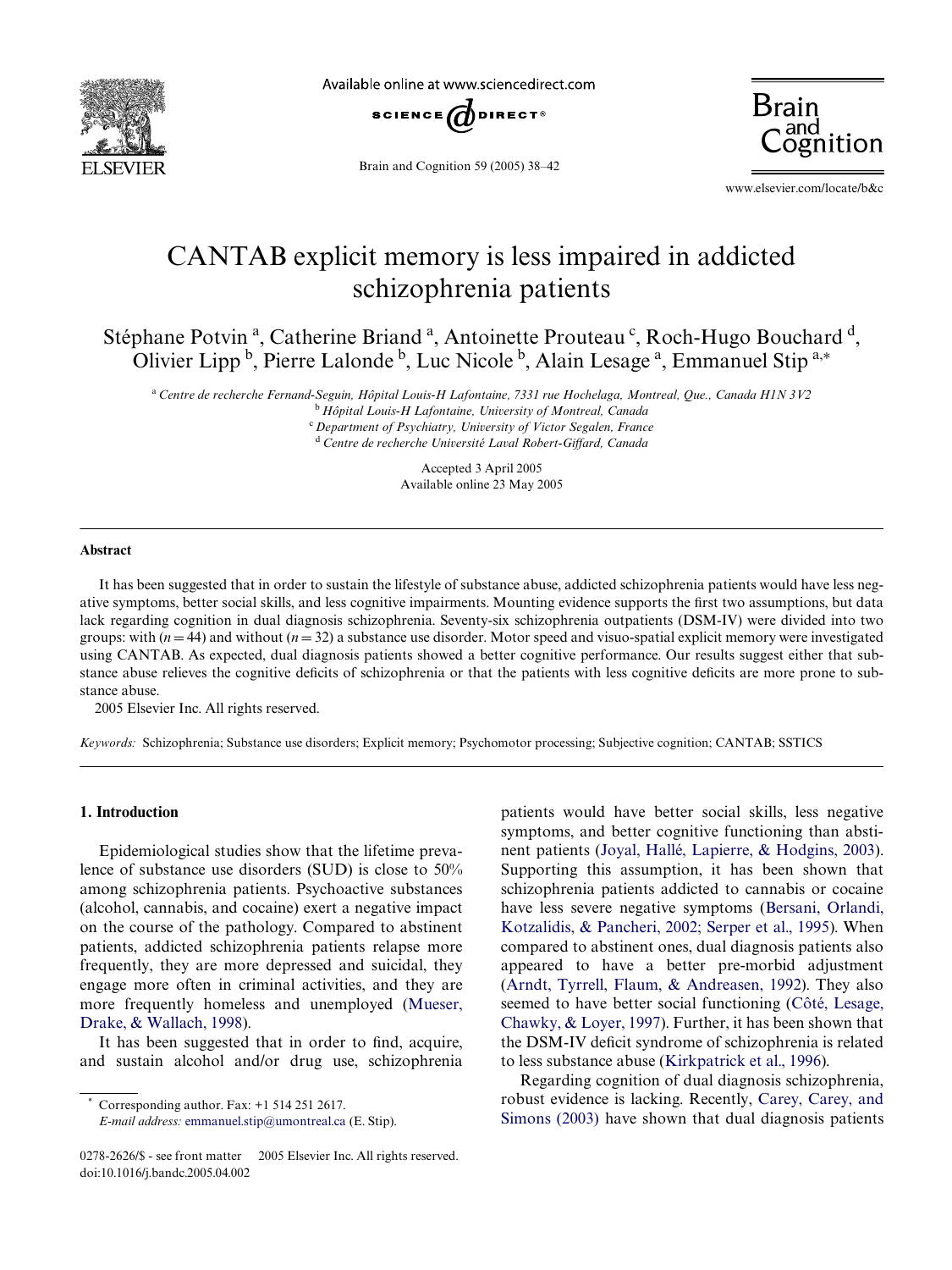suffer from less global cognitive impairments. [Joyal et al.](#page-4-1) [\(2003\)](#page-4-1) obtained similar results but their sample size was small (total  $n = 30$ ). The current study was undertaken in order to further strengthen the preliminary evidence supporting the hypothesis of a better cognitive functioning in dual diagnosis patients. To find, acquire, and sustain alcohol and/or drug use, we hypothesised that dual diagnosis patients would have less deficits in explicit memory. A fronto-temporal function, explicit memory is significantly impaired among schizophrenia patients, and it is an important predictor of their social and occu-pational functioning [\(Ho](#page-4-3)ff  $&$  Kremen, 2003).

## **2. Methods**

## *2.1. Participants*

Recruited from a convenient sample, participants were 76 outpatients with schizophrenia (SCZ) or schizoaffective disorder (SA), diagnosed using the Structured Clinical Interview for DSM-IV (SCID-IV). The assessment was approved by the local ethics committee. All subjects gave informed consent.

The study was cross-sectional. According to DSM-IV criteria, participants were divided into two groups: with and without a current SUD (last 6 months). Forty-four patients were included in the dual diagnosis (DD) group and 32 patients were included in the single diagnosis schizophrenia (SCZ) group. Patients  $(n=44)$  from the DD group suffered from one or more of the following SUD (abuse/dependence): alcohol (20 patients), cannabis (28 patients), cocaine (12 patients), other substance (five patients), and poly-addiction  $(17 \text{ patients})$ . The two groups of patients were matched for age, sex, diagnosis subtype, ethnicity, education level, and duration of illness. However, the two groups differed in terms of antipsychotic medication. Patients in the DD group were more frequently treated with typical antipsychotics, compared to patients from the SCZ group ([Table 1\)](#page-1-0).

The Positive and Negative Syndrome Scale (PANSS) ([Kay, Fiszbein, & Opler, 1987\)](#page-4-4) was administered in order to measure severity of symptoms. Compared to patients from the SCZ group, DD patients showed more severe positive, general and total symptoms. But no differences emerged for negative symptoms ([Table 1\)](#page-1-0).

## *2.2. Assessments*

DD and SCZ patients were assessed using the Cambridge Neuropsychological Test Automated Battery (CANTAB) ([Fray, Robbins, & Sahakian, 1996](#page-4-5)), a series of computerised tasks. The tests were run on computers with touch-sensitive colour monitors. Patients were asked to respond by simply touching the screen with a

<span id="page-1-0"></span>

| Table 1 |  |
|---------|--|
|         |  |

|                                         | DD group         | SCZ group         |  |
|-----------------------------------------|------------------|-------------------|--|
|                                         | $(n = 44)$       | $(n=32)$          |  |
| Age (years)                             | $31.4 \pm 11$    | $34.3 \pm 11.1$   |  |
| Females                                 | 8                | 7                 |  |
| Males                                   | 36 (81.8%)       | 36 (81.8%)        |  |
| Diagnosis subtype                       |                  |                   |  |
| Schizophrenia                           | 34 (77.7%)       | $26(81.2\%)$      |  |
| SA disorder                             | 10               | 6                 |  |
| Ethnicity                               |                  |                   |  |
| Caucasian                               | 41               | 32                |  |
| Other                                   | 3                | $\theta$          |  |
| Education level (years)                 | $11.4 \pm 2.2$   | $11.3 \pm 2.3$    |  |
| Duration of illness (months)            | $90.9 \pm 104.5$ | $109.6 \pm 117.4$ |  |
| Antipsychotics                          |                  |                   |  |
| Atypical                                | 38 $(86%)$       | $32(100\%)$       |  |
| Typical <sup>a</sup>                    | 18 (40.9%)       | $6(18.7\%)$       |  |
| <b>PANSS</b>                            |                  |                   |  |
| Positive <sup>b</sup>                   | $16.7 \pm 6.3$   | $13.4 \pm 4.9$    |  |
| Negative <sup>c</sup>                   | $17.8 \pm 7.3$   | $17.2 \pm 6.8$    |  |
| General <sup>d</sup>                    | $37.8 \pm 13$    | $30.4 \pm 8.2$    |  |
| Total <sup>e</sup>                      | $72.2 \pm 24.4$  | $61 \pm 16.6$     |  |
| $\mathcal{C}$ $\Lambda$ sobizooffootive |                  |                   |  |

SA, schizoaffective.

<sup>a</sup>  $\chi^2 = 32$ ; *p* = .0001.

 $\overline{t} = 2.540; p = .013.$ 

 $t = 0.354; p = .725.$ 

 $t = 3.015$ ;  $p = .004$ .

 $t = 2.378$ ;  $p = .020$ .

finger. Patients first completed a motor screening task (MOT), an index of psychomotor speed, which familiarised them with the testing procedure. In this screening task, patients are asked to place a finger on a flashing cross. After completion of this task, patients completed the paired associates learning (PAL) task.

The PAL task is designed to assess visuo-spatial explicit memory. During the PAL task, patients are asked to remember up to eight pattern–location associations. Patients are instructed that the white boxes presented on the screen will open up one by one, in a random order. Their task is to look for coloured patterns in the boxes, and to remember which pattern belongs in which box. On the first stage, only one box contains a coloured pattern. This initial stage is followed with another stage with one pattern, then two stages with two patterns each, two patterns with three patterns each, one stage with six patterns, and a last stage with eight patterns (one pattern by box). On each trial of every stage, if the patients' choices are incorrect, the boxes are reopened successively. For each stage, patients are allowed up to nine reminding phases. If they fail all the phases (for a given stage), the task is stopped.

Performance was scored using five indices: (i) *First trial memory score*: the total number of patterns correctly located, on the first trial, summed across the eight stages (range: 0–26); (ii) *Stages completed* (range: 1–8); (iii) *Stages completed on first trial* (range:  $1-8$ ); and (iv) *Total errors*: the total number of incorrect placements,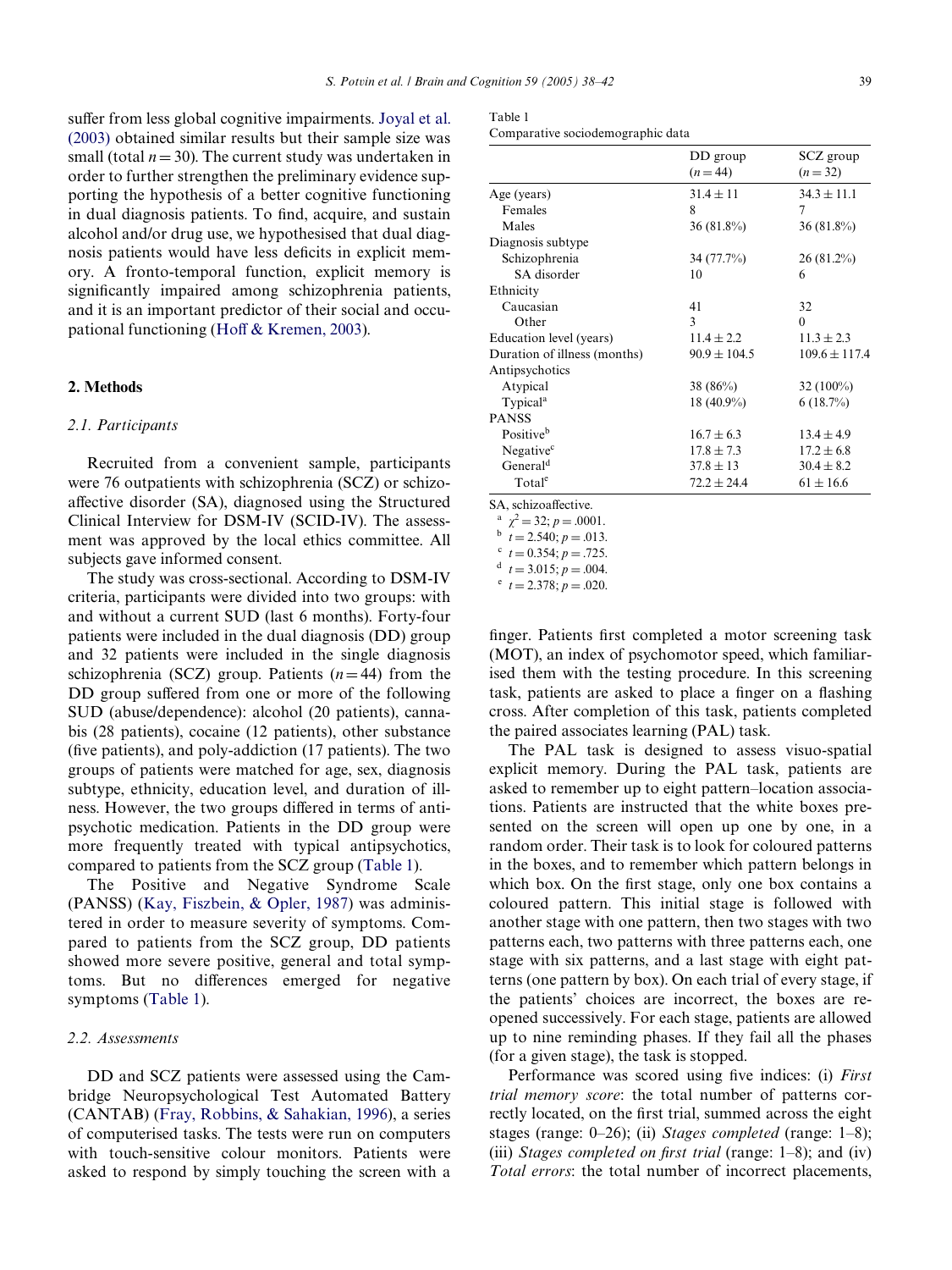summed across the eight stages; *Total trials* (maximal  $score = 10$  trials by stage).

The patients' cognitive complaints were assessed with the Subjective Scale to Investigate Cognition in Schizophrenia (SSTICS) [\(Stip, Caron, Renaud, Pampoulova, &](#page-4-6) [Lecomte, 2003](#page-4-6)). The questionnaire was developed to explore the subjective appreciation of patients for cognitive domains that have been repetitively shown to be impaired in schizophrenia. The 21 Likert-type questions of the scale cover four cognitive areas: attention, executive functions, memory, and praxis. Each question describes a specific cognitive problem, and the patients are instructed to indicate the frequency with which it occurs in their life  $(4=$ very often; 3= often; 2= sometimes;  $1 = \text{rarely}$ ;  $0 = \text{never}$ ).

#### *2.3. Statistical analysis*

The patients' cognitive performance on the CANTAB PAL and MOT tasks, as well as on the SSTICS, were analysed using one-way analyses of variance (ANOVA) with group as the independent variable. Unpaired *T* tests were used to analyse potential socio-demographic differences between the DD and the SCZ groups. Dichotomous variables were evaluated using  $\chi^2$  tests. A posteriori correlation analyses were performed using Pearson's test. All statistical analyses were performed using the Statistical Package for Social Sciences (SPSS), version 10.

# **3. Results**

Patients in the two groups (DD and SCZ) did not differ in age, sex, diagnosis subtype, ethnicity, education level, and duration of illness. Overall, patients in the DD group had a better cognitive performance [\(Table 2\)](#page-2-0). On the PAL task, the DD patients had a better "first trial memory score"  $(F(1, 74) = 4.167, p = .045)$ . They also completed a greater number of stages on the first trial  $(F(1, 74) = 5.682, p = .020)$ . However, the groups did not differ in the other PAL scores. DD patients also showed

<span id="page-2-0"></span>

| د.<br>ורז<br>I<br>۰,<br>×<br>٠ |  |
|--------------------------------|--|
|                                |  |

|  | Cognitive performance in DD and SCZ patients |  |  |  |  |  |
|--|----------------------------------------------|--|--|--|--|--|
|--|----------------------------------------------|--|--|--|--|--|

a better performance on the MOT task. The mean time required to attain the target on the screen was smaller in the DD group  $(F(1, 74) = 4.849, p = .031)$ . On the SSTICS, a non-significant trend was observed, where DD patients seemed to report greater cognitive complaints than patients in the SCZ group.

## *3.1. A posteriori analysis: DD subgroups*

Considering the negative cognitive impact of cocaine in schizophrenia (see discussion), we carried an a posteriori analysis. Patients in the DD group were divided into two subgroups: with  $(n=13)$  and without  $(n=31)$ cocaine abuse/dependence. The cocaine (COC) and the non-cocaine (NCC) groups were compared with each other on the PAL task, before being compared to the SCZ group. This procedure leads to three general observations: (i) patients in the NCC group displayed less errors than patients in the COC group  $(NCC = 20.4 \pm 18.5; COC = 35.5 \pm 25.2; F(1,42) = 4.961,$  $p = .031$ ); (ii) patients in the NCC group had a better "First trial memory score" than patients in the SCZ group  $(NCC = 17.7 \pm 5.4;$   $SCZ = 14.8 \pm 4.9;$  $F(1,61) = 5.142$ ,  $p = .027$ ), and they completed more stages on first trial (NCC =  $5.7 \pm 1.2$ ; SCZ =  $4.9 \pm 1.1$ ;  $F(1,61) = 7.838$ ,  $p = .007$ ); (iii) however, patients in the COC group did not perform better than patients in the SCZ group.

# *3.2. A posteriori analysis: Subjective and objective performance*

Since the DD group showed a non-significant trend towards greater cognitive complaints, we investigated the interactions between objective and subjective cognition. Pearson's correlation analyses were performed between the SSTICS and PAL scores, for each groups. In the DD group, negative correlations were observed between the SSTICS and two PAL scores: "first trial memory score"  $(r = -.372; p = .017)$  and "number of stages completed on first trial"  $(r = -.361; p = .02)$ . Also, a positive correlation was found between the SSTICS

| $\sim$                   |             |       |              |       |       |           |  |  |
|--------------------------|-------------|-------|--------------|-------|-------|-----------|--|--|
|                          | DD patients |       | SCZ patients |       | F     | $p$ value |  |  |
|                          | Mean        | SD    | Mean         | SD    |       |           |  |  |
| PAL                      |             |       |              |       |       |           |  |  |
| First trial memory score | 17.1        | 4.9   | 14.8         | 4.9   | 4.167 | .045      |  |  |
| Stages completed (SC)    | 7.7         | 0.6   | 7.5          | 1.3   | 1.506 | .224      |  |  |
| SC on first trial        | 5.5         | 1.1   | 4.9          | 1.1   | 5.682 | .020      |  |  |
| Total errors             | 24.8        | 21.6  | 26.6         | 22.4  | 0.123 | .727      |  |  |
| Total trials             | 14.4        | 5.5   | 15.2         | 4.4   | 0.436 | .436      |  |  |
| MOT <sup>a</sup>         | 1102.1      | 419.8 | 1308.9       | 381.9 | 4.849 | .031      |  |  |
| $SSTICS^b$               | 31.4        | 10.8  | 26.2         | 15.1  | 2.990 | .088      |  |  |

<sup>a</sup> Score expressed in milliseconds; a higher score means a slower speed processing.

<sup>b</sup> Data were missing for two patients in the DD group.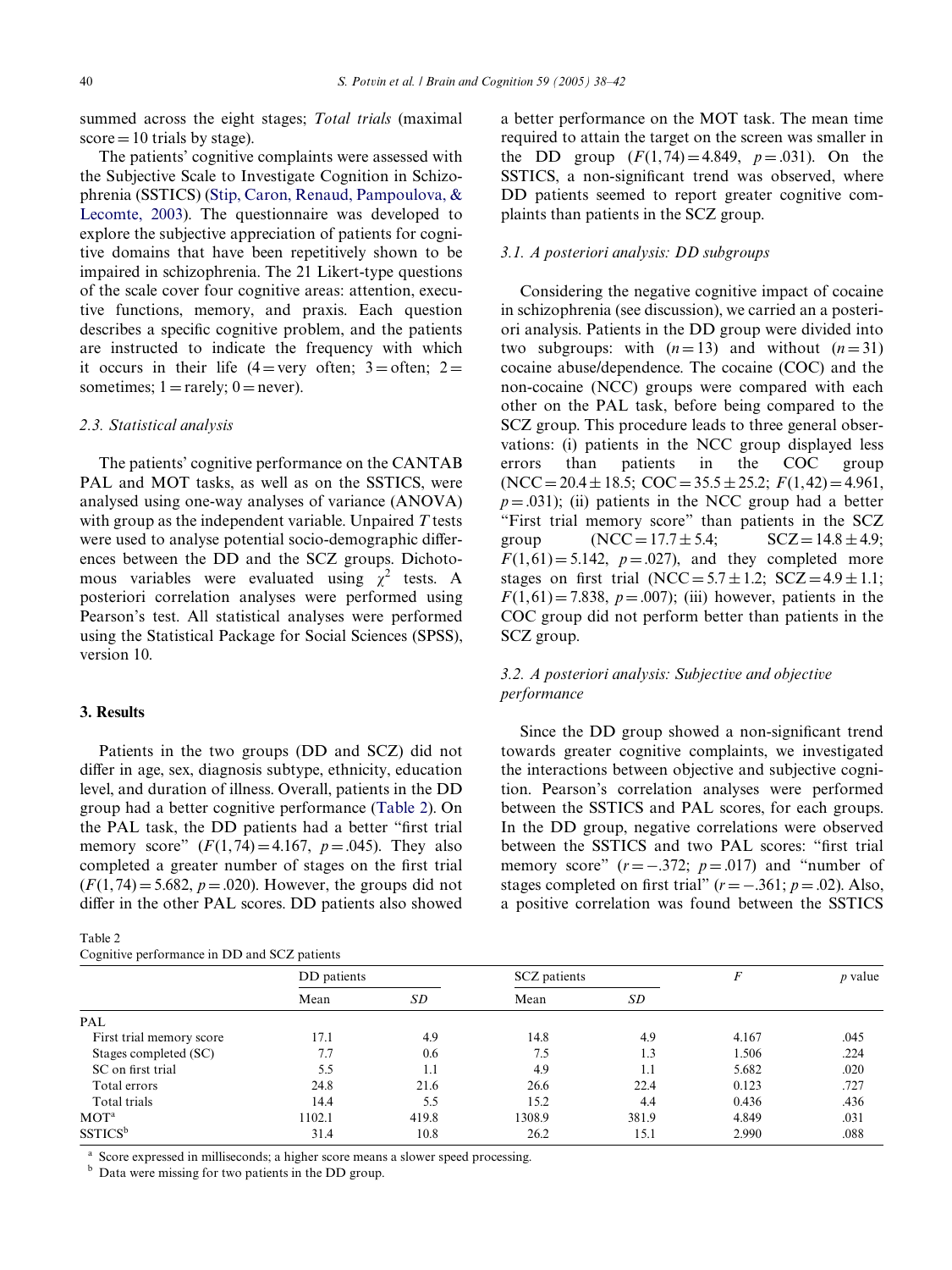and PAL "total errors"  $(r = .342; p = .029)$ . In the SCZ group, negative correlations were observed between the SSTICS and two PAL scores: "number of stages completed"  $(r = -.419; p = .017)$  and "number of SC on first trial" ( $r = -.416$ ;  $p = .018$ ). Thus, in both groups, patients reported greater cognitive complaints when their objective performance was worse.

## **4. Discussion**

The main finding of the study regards the cognitive performance of DD patients on the CANTAB PAL task, which was better than the performance of SCZ patients. Our results suggest that DD patients are less impaired in visuo-spatial explicit memory, a fronto-temporal function, and psychomotor processing. Paradoxically, patients in the DD group tended to report greater cognitive complaints than SCZ patients. As such, our results suggest that DD patients could be more conscious of their cognitive deficits, even if they objectively perform better than SCZ patients. However, in both groups, there was a relation between subjective complaints and the actual performance: the worse the objective performance, the greater the cognitive complaints.

Our results replicate the findings of two recent studies showing that DD patients are less impaired in their cognitive functioning than SCZ patients [\(Carey et al., 2003;](#page-3-3) [Joyal et al., 2003](#page-3-3)). To date, only a few studies have assessed the cognitive performance of DD patients, with results being far from conclusive. Some studies have failed to demonstrate any differences between DD and SCZ patients ([Addington & Addington, 1997; Cleghorn](#page-3-4) [et al., 1991; Pencer & Addington, 2003\)](#page-3-4), while other studies have shown greater cognitive impairments among DD patients [\(Allen et al., 2000; Liraud & Ver](#page-3-5)[doux, 2002\)](#page-3-5)—mainly those abusing cocaine [\(Serper,](#page-4-7) [Copersino, Richarme, Vadhan, & Cancro, 2000; Serper,](#page-4-7) [Bergman, et al., 2002\)](#page-4-7). Future studies will need to explain the contradictory nature of the results published so far. In our opinion, the type of substances abused, the length of the addiction history and compliance with medication could be key confounding factors to control in greater detail. In that regard, it is noteworthy that cocaine consumption has affected our results. Indeed, only the DD patients not addicted to cocaine showed a better cognitive performance on the PAL task, compared to SCZ patients.

The principal strength of the study lies in the use of CANTAB to assess cognition in dual diagnosis schizophrenia. CANTAB comprises a series of computerised tasks well validated and precise enough to detect subtle differences between groups of patients with neuropsychiatric disorders ([Fray et al., 1996](#page-4-5)). To our knowledge, this is the first study to investigate cognition in addicted schizophrenia patients with CANTAB.

The current study has limitations. Only one cognitive function (PAL) has been assessed in the study, because it was the only function common to all participants. In addition, intelligence was not controlled. Lastly, we were not able to provide chlorpromazine equivalents for the two groups. But we established that the DD patients were more frequently treated with typical antipsychotics, which can impair cognitive performance. In the same vein, DD patients presented a more florid symptomatology, which is associated with *more*, not *less*, cognitive deficits.

The current cross-sectional study has shown DD patients to be less impaired in their cognitive functioning, compared to SCZ patients. As such, our results suggest either that substance abuse relieves the cognitive deficits of schizophrenia (self-medication hypothesis) or that the patients with less cognitive deficits would be more prone to substance abuse. However, two series observations can be objected against the self-medication hypothesis: (i) acutely, no psychoactive substance has a positive impact on explicit memory; (ii) in their chronic effects, alcohol, cannabis, and cocaine impair visual explicit memory. In the future, longitudinal data would be required to discriminate between these two interpretations.

## **Acknowledgments**

This study was supported by the Fonds de la Recherche en Santé du Québec (FRSQ) and AstraZeneca Pharmaceuticals.

## **References**

- <span id="page-3-4"></span>Addington, J., & Addington, D. (1997). Substance abuse and cognitive functioning in schizophrenia. *Journal of Psychiatry and Neuroscience, 22*, 99–104.
- <span id="page-3-5"></span>Allen, D. N., Goldstein, G., Forman, S. D., Kashavan, M. S., Van Kammen, D. P., & Sanders, R. D. (2000). Neurologic examination abnormalities in schizophrenia with and without a history of alcohol. *Neuropsychiatry, Neuropsychology, Behavioral Neurology, 13*, 184–187.
- <span id="page-3-1"></span>Arndt, S., Tyrrell, G., Flaum, M., & Andreasen, N. C. (1992). Comorbidity of substance abuse and schizophrenia: The role of premorbid adjustment. *Psychological Medicine, 6*, 210–218.
- <span id="page-3-0"></span>Bersani, G., Orlandi, V., Kotzalidis, G. D., & Pancheri, P. (2002). Cannabis and schizophrenia: Impact on onset, course, psychopathology and outcomes. *European Archives of Psychiatry and Clinical Neurosciences, 252*, 86–92.
- <span id="page-3-3"></span>Carey, K. B., Carey, M. P., & Simons, J. S. (2003). Correlates of substance use disorder among psychiatric outpatients: Focus on cognition, social role functioning, and psychiatric status. *Journal of Nervous and Mental Disorders, 191*, 300–308.
- Cleghorn, J. M., Kaplan, R. D., Szechtman, B., Szechtman, H., Brown, G. M., & Franco, S. (1991). Substance abuse and schizophrenia: Effect on symptoms but not on neurocognitive function. Journal of *Clinical Psychiatry, 52*, 26–30.
- <span id="page-3-2"></span>Côté, G., Lesage, A., Chawky, N., & Loyer, M. (1997). Clinical specificity of prison inmates with severe mental disorders. *British Journal of Psychiatry, 170*, 571–577.